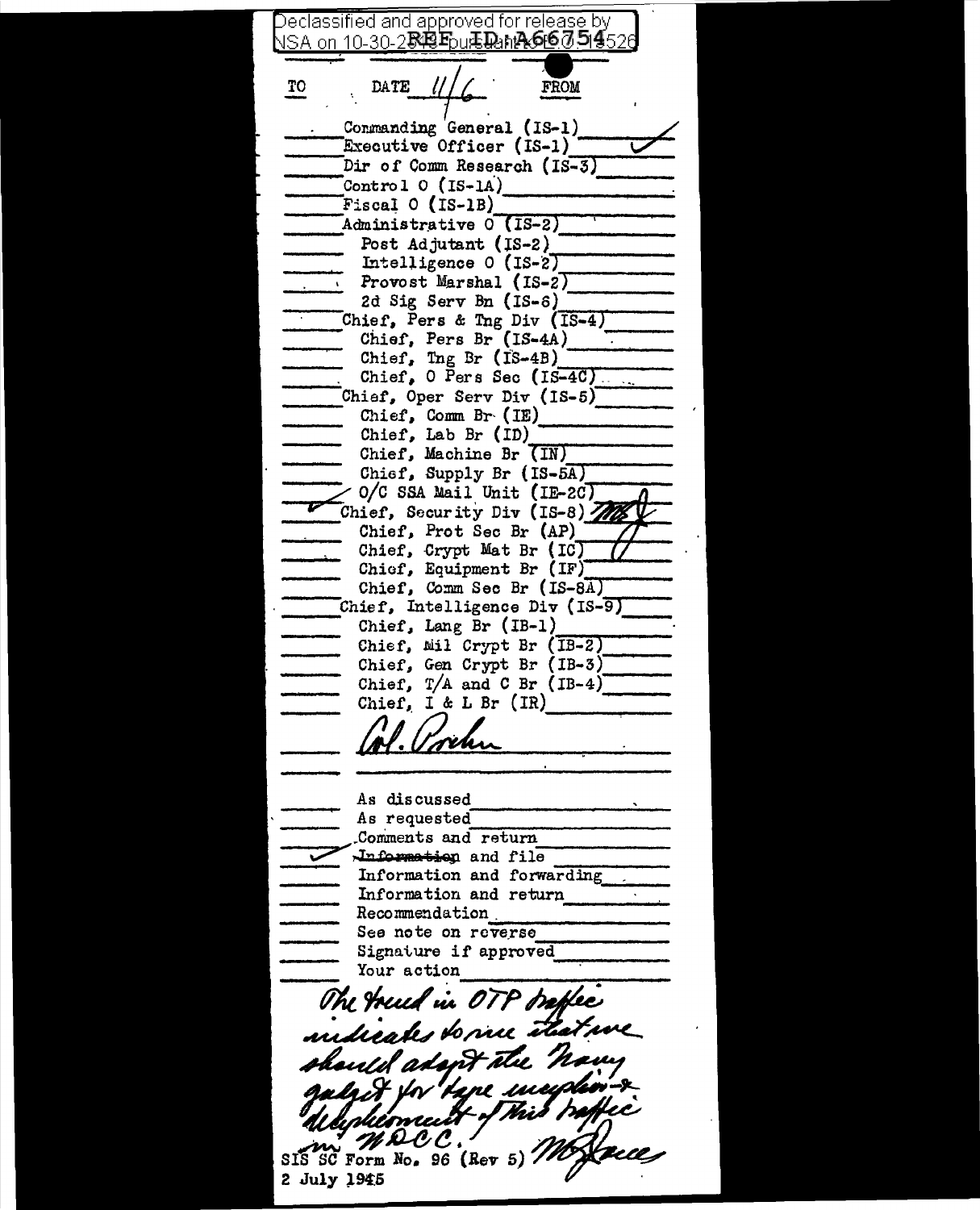REF ID:A6@ 54 Sacret CONFIDENTIAL RESTRICTED TO DA TE **FROM** Commanding General (SS-10) Executive  $0$  (SS-11) Adjutant, ASA (SS-11) Plans & Policies Staff (SS-12) Historical Unit (SS-13) Dir of Comm Research (SS-14)  $\sim$  Control 0 (SS-15) Fiscal  $0$  (SS-16) - Administrative 0 (SS-20) 2d Sig Serv Bn (SS-60) Chief, Pers & Tng Div (SS-40) Chief, Pers<sub>r</sub>Br (SS-41) Chief,  $T_{\text{mg}}$  Br (SS-42) Chief, O Pers Sec (SS-43) Chief, Oper Serv Div (SS-50) Chief, Comm Br (SS-51) Chief, Lab Br (SS-52) Chief, Machine Br (SS-53) Chief, Supply Br  $(SS-54)$  $0/C$  ASA Mail Unit (SS-51) Chief, Security Div (SS-80) Plans & Oper Staff (SS-81) Plans & Oper Deal, 112 1997<br>Chief, Crypt Mat Br (SS-82) Chief, Comm Sec Br (SS-83) Chief, Prot Sec Br (SS-84) Chief, Equipment Br (SS-85) Chief, Intelligence Div (SS-90) Chief, Lang Br (SS-91) Chief, Mil Crypt Br (SS-92) Chief, Gen Crypt Br (SS-93) Chief,  $T/A$  & C Br (SS-94) Chief. I & L Br (SS-95) As discussed. As requested. Comments and return Information and file The Information and forwarding Information and return ✔ Recommendation. See note on reverse ... Signature if approved Your action. どうさ くしおうどうさいど SIS-SC Form No. 96 (Rev 6) 27 September 1945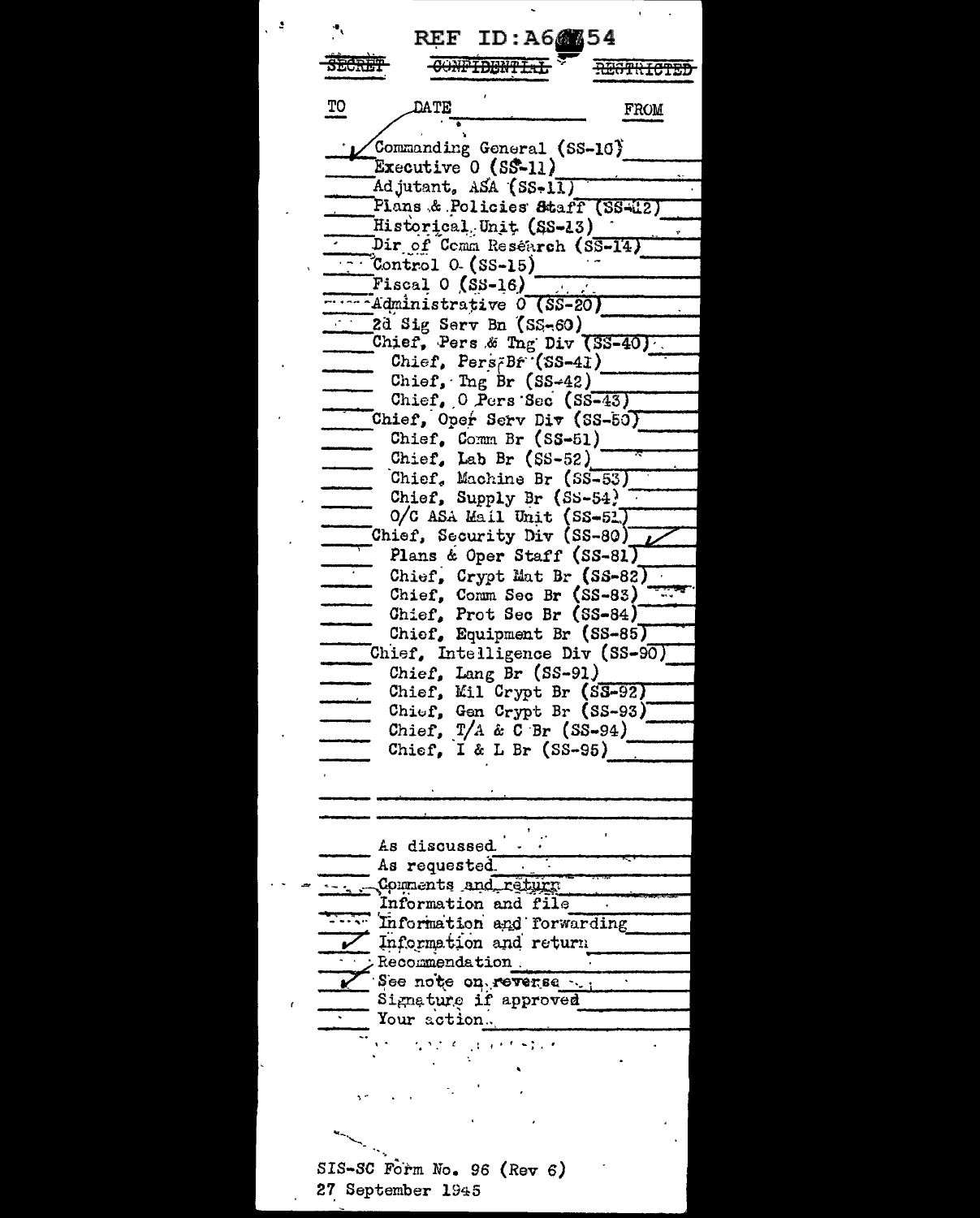$\bar{\zeta}$  $\omega_A^{\alpha\beta}$  . Suw. Cordennan<br>Miaj. Kreed.<br>Oki battoon is really.  $\cdot$  j.e.

REF ID: A66754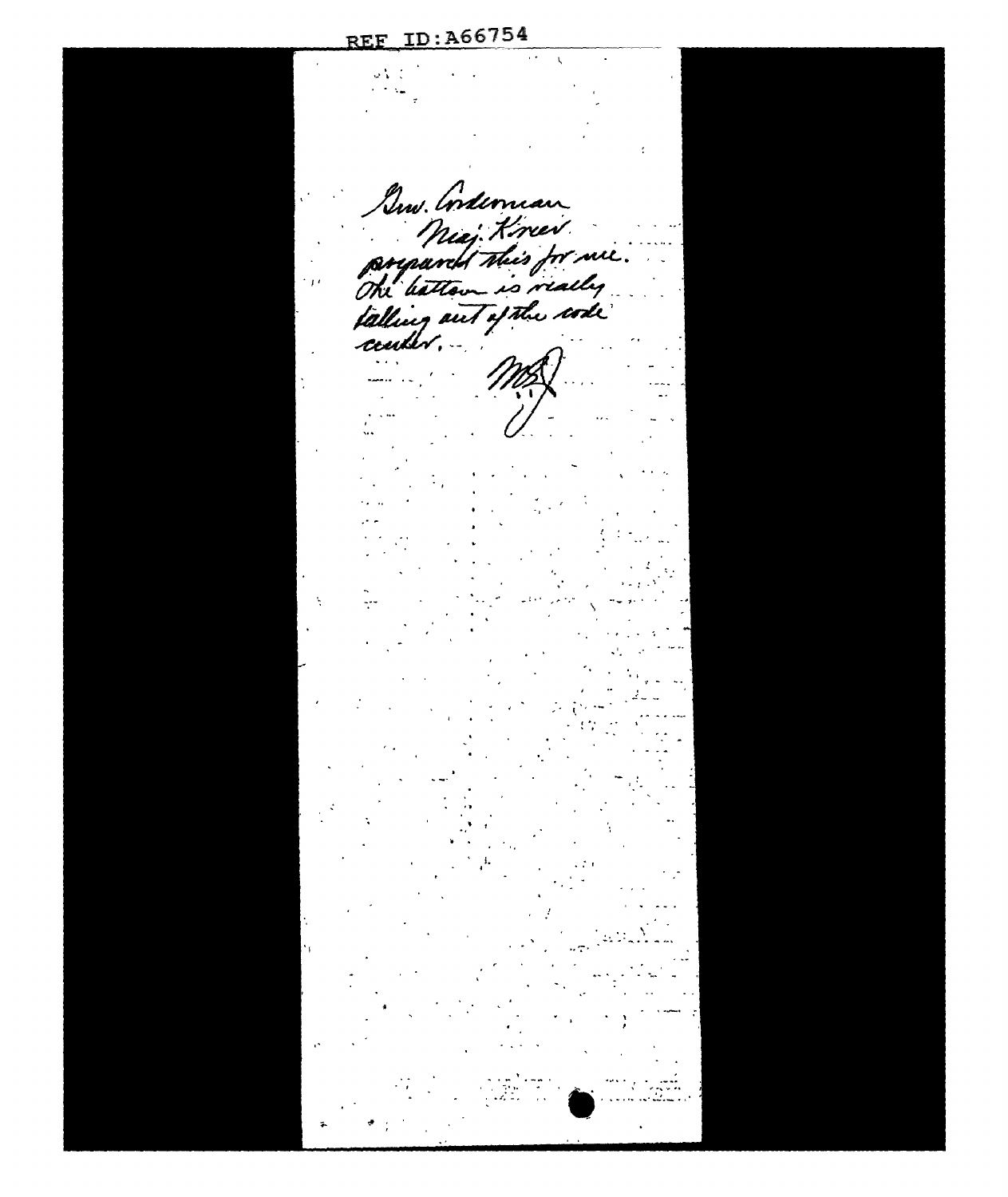## WAR DEPARTMENT CODE CENTER TRENDS BY METHOD  $rac{1}{\sqrt{2}}$

 $\pmb{\epsilon}$ 

 $80$ 

**ID: A66754** 

**REF** 

. უ

| 1945<br><b>MONTH</b> | <b>SIGIVI</b><br><b>RECD</b><br><b>SENT</b> |            | <b>SIGAMUG</b><br><b>RECD</b><br><b>SENT</b> |        | <b>SIGTOT</b><br><b>RECD</b><br><b>SENT</b> |        | <b>SIGCUM</b><br><b>SENT</b><br><b>RECD</b> |         | <b>SIGUHR</b><br><b>SENT</b><br><b>RECD</b> |       | SIGPIE<br><b>SENT</b><br><b>RECD</b> |       |
|----------------------|---------------------------------------------|------------|----------------------------------------------|--------|---------------------------------------------|--------|---------------------------------------------|---------|---------------------------------------------|-------|--------------------------------------|-------|
| January              | 1287455                                     | 2660092    | 18967                                        | 422062 | 594287                                      | 899359 | 575969                                      | 1108601 | 86326                                       | 71411 |                                      |       |
| February             | 1182032                                     | 3063386    | 14267                                        | 289755 | 597102                                      | 855017 | 550733                                      | 1110596 | 76580                                       | 53954 |                                      |       |
| rch.                 | 1159950                                     | 3479018    | 15782                                        | 450122 | 580750                                      | 957921 | 559106                                      | 1024027 | 64059                                       | 56397 |                                      |       |
| April                | 872538                                      | 3171956    | 11835                                        | 478649 | 499319                                      | 886947 | 396558                                      | 628922  | 41767                                       | 46016 |                                      |       |
| May                  | 890548                                      | 3023082    | 8258                                         | 325390 | 590297                                      | 883390 | 540196                                      | 797854  | 41477                                       |       | 37412 15893                          | 13573 |
| June                 | 794389                                      | $-2717387$ | 6585                                         | 263152 | 679104                                      | 755478 | 567531                                      | 890125  | 31133                                       |       | 26901 12225                          | 16690 |
| July                 | 886225                                      | 2939767.   | 9329                                         | 212841 | 914200                                      | 678410 | 391035                                      | 876760  | $-31149$                                    | 24814 | 12626                                | 20351 |
| August               | 675500                                      | 2513108    | 13689.                                       | 154312 | 774515                                      | 625422 | 414709                                      | 810222  | 29096                                       | 26413 | 14862                                | 20559 |
| September            | 450099                                      | 1641115    | 9551                                         | 129319 | 438972                                      | 438586 | 322601                                      | 512182  | 28482                                       | 14923 | 19886                                | 27815 |

ि क

عشدانيا

 $\pm$  ,  $\pm$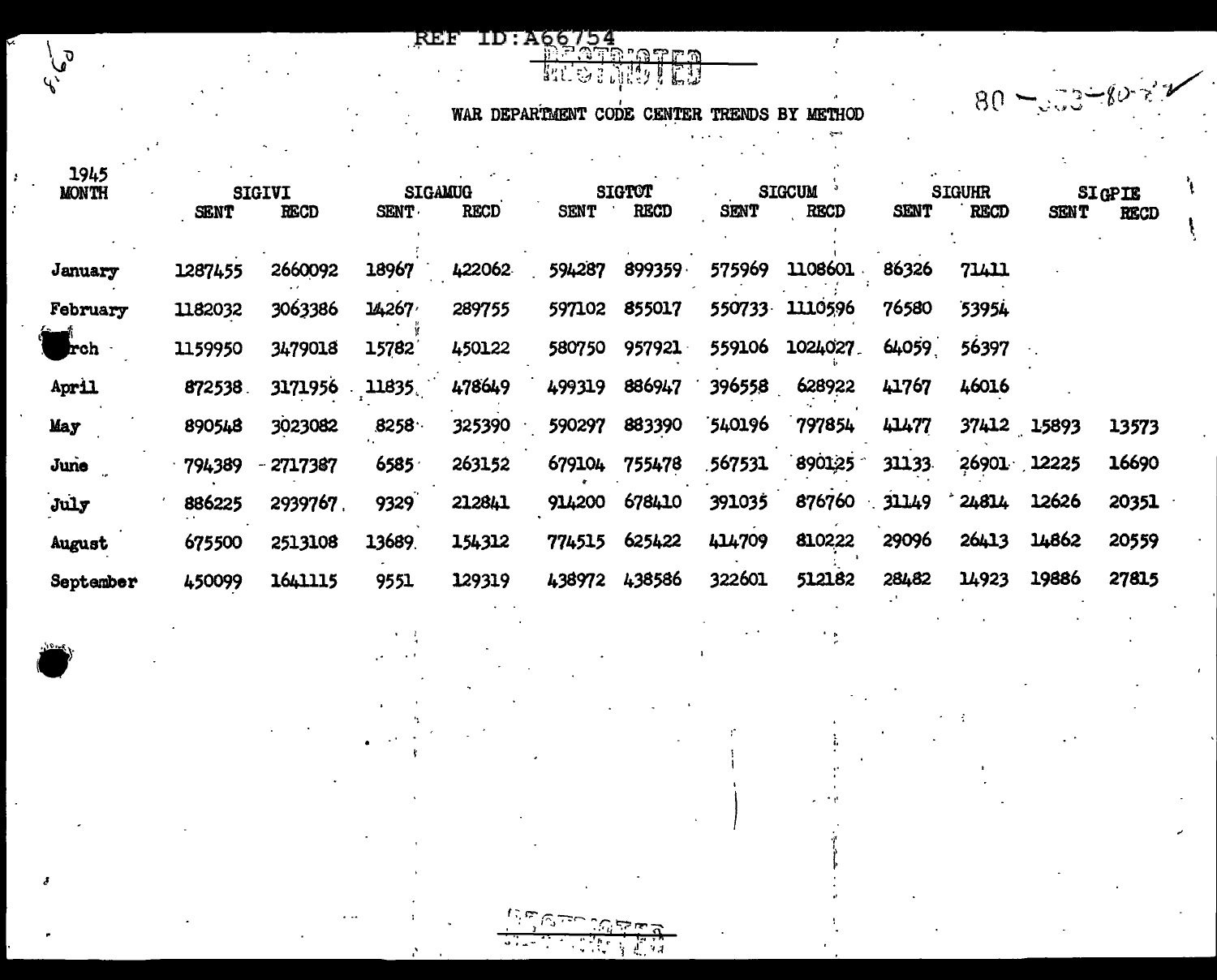E3ECE/ 100 : A6667/54